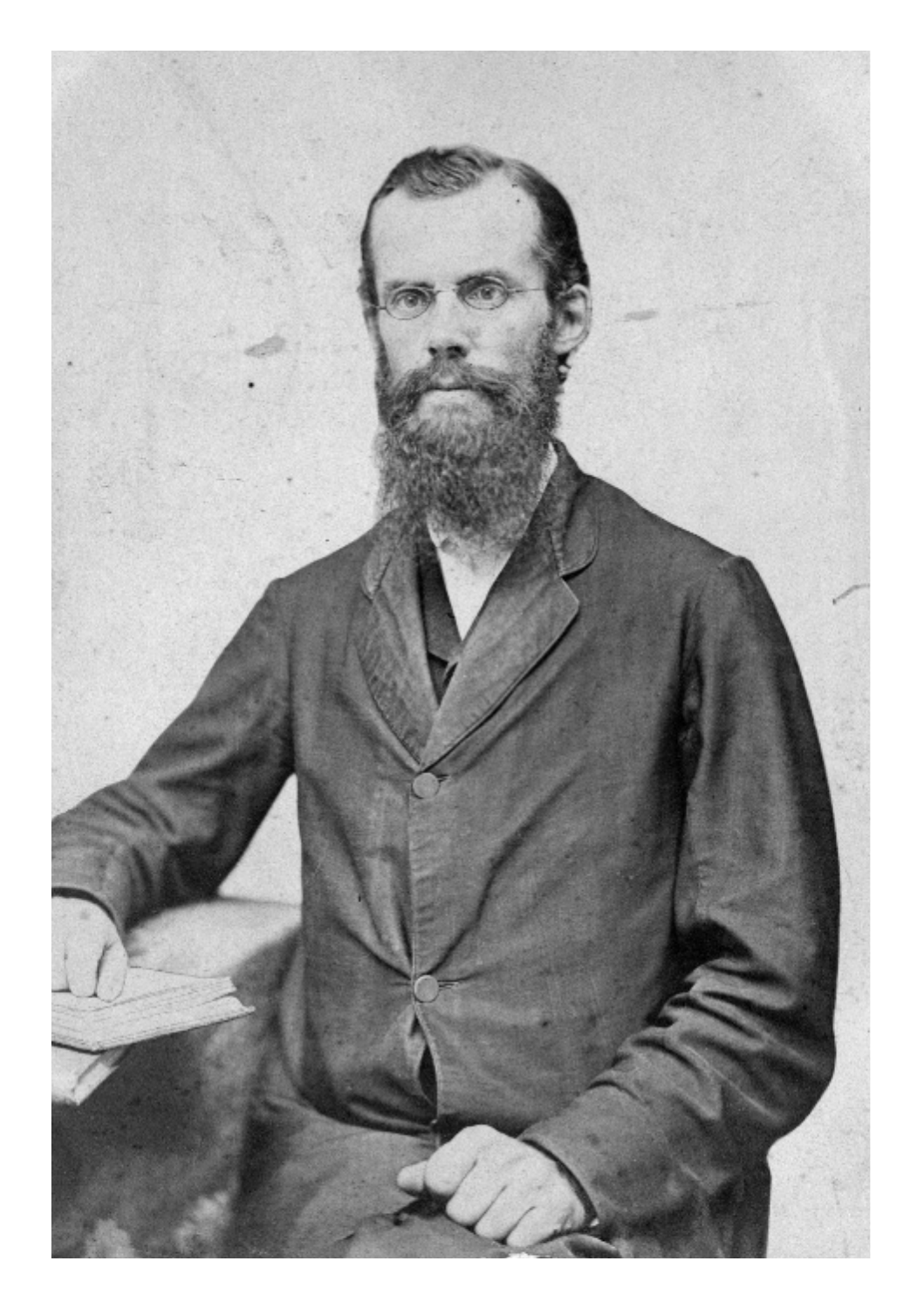# ERICH BAUMGARTNER LEADING A CHURCH INTO WORLD MISSION: THE LIFE AND LEADERSHIP OF JOHN NEVINS ANDREWS

Leadership credibility is hard to gain, but easy to lose—even with a longstanding record of achievements. In a national election year, leadership credibility is the underlying dynamic moving a whole nation. Who is this candidate? Can we trust her or him? Will they be able to deliver what they promise? Will they be able to create a new capacity in the nation to tackle seemingly insurmountable problems? In the wake of the epidemic loss of trust after the highly published downfall of companies like Enron and MCI, after church scandals involving religious leaders like the fall of Ted Haggard, then President of the National Association of Evangelicals (Thornburgh, 2006), and the collapse of financial institutions around the world, it is no wonder that people's trust in its public leaders is at an all-time low (Gergen, 2008; Kouzes & Posner, 2002; Rosenthal, 2007).

In crosscultural contexts, the development of credibility often becomes an elusive dimension of leadership, because the filter of culture colors even the most basic aspects of a leader's life and work. This is even true for leaders who are highly effective in their own culture. When encountering cross-cultural barriers they find themselves in an unpredictable context no longer responsive to their preferred ways of leading. Despite best intentions, their lack of cultural competence seems to neutralize their personal effectiveness and often torpedoes their ability to build organizational capacity, which is one of the main ingredients of leadership credibility.

These dynamics are not new to our time. Missionaries have struggled with these realities ever since Jesus sent his disciples to the ends of the earth (Acts 1:8). When Christians sought to take the Gospel to new fields, they faced the unpredictability of unknown cultural dynamics. This has also been the experience of one of the earliest Seventh-day Adventist missionaries, John Nevins Andrews, whose name is now linked to the first Seventh-day Adventist university—Andrews University in Berrien Springs, Michigan. Growing up as an Adventist Christian in Austria, I always heard the name of J. N. Andrews spoken with admiration. In my mind he was one of the most formidable leaders of the early Adventist church, remembered as the one who opened the door of world mission to this church and who gave his life for the cause of world mission.

When I came to Andrews University as a student, I hoped to research some of the

**Erich Baumgartner** is a professor in the department of Leadership and Educational Administration at Andrews University in Berrien Springs, Michigan.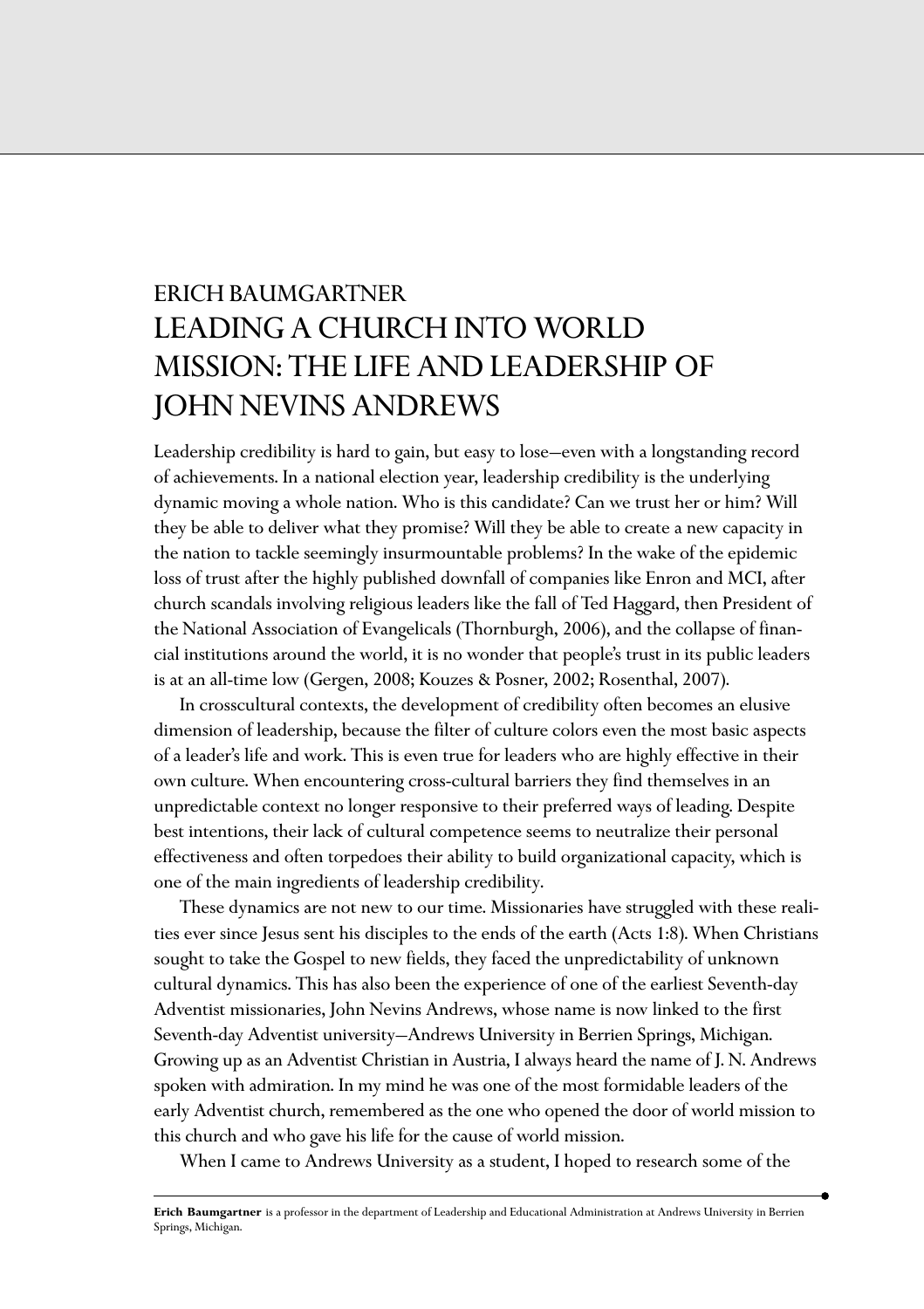original sources to gain a sharper picture of the leadership of Andrews. With the growth of Adventism slowing in Europe, I wanted to see if there were any lessons from history for today. The James White Library catalogue at Andrews University listed several papers that had been written about this revered leader. More importantly, I found an MA thesis written by Gordon Balharrie (1949), in which he tried to assess the contributions made by Andrews to the Adventist church. As I started to read its weathered pages, I was struck by the fact that it documented a rather uneven picture of Andrews and considered his work in Europe almost a failure. This conclusion surprised me. So I decided to read the available correspondence between Andrews and contemporary leaders in North America and the reports of his work submitted to the *Adventist Review*. What I found was not the hero that I was looking for, but a person struggling to overcome enormous obstacles that made his work in Europe very difficult.

At the time I did not know what to do with my findings. Leadership credibility is based on trust and the ability to create the organizational capacity to accomplish a mission. Here was one of my heroes whose work I had always admired, hopelessly criticized as a leader of the European mission by his contemporaries, firmly pushed aside while he was dying almost brokenhearted and convinced that he had failed thousands of miles from home.

What was even more intriguing was that nobody had really assessed Andrews' work as a leader from a cross-cultural perspective. In 1983, at the occasion of the centenary of his death in Basel, Switzerland, thirty scholars from North America and Europe met at a symposium at the French Adventist Seminary at Collonges, France, to study aspects of his life and his contributions to his church. Referring to E. G. White's often quoted statement to the Swiss leaders around Andrews, "We sent you the ablest man in all our ranks, but you have not appreciated the sacrifice we make in thus doing" (1878), Joseph G. Smoot, SDA historian and then president of Andrews University and expert on Andrews' life, remarked at that time: "How able was the ablest is still, however, an unanswered question" (Leonard, 1985, p. 3). The most important papers of the symposium were published in 1985, by Andrews University Press, under the title *J. N. Andrews, The Man and the Mission* (Leonard, 1985). It constitutes probably the most objective analysis of Andrews' life and work to date. The different papers treated many aspects of his biography as a scholar and a missionary and shed light on his personal life. But the assessment of his contribution as a missionary leader remained tentative.

I now teach leaders from all over the world from many different persuasions in the Leadership program at Andrews University. It is a program that often uses Kolb's Learning Cycle (Kolb, 1984) as a model to explain how leaders develop competency by reflecting on their experience. I encourage leaders to use their everyday work context as a laboratory for experimenting with new leadership skills. Leaders may go through devastating failure or exhilarating success, but unless they develop skills to learn from these events by reflecting on them (reflection on action) and become more aware of how they react in different situations (reflection in action), experience is not a good teacher (Schön, 1983, 1987).

Reflection is not only helpful in our own lives but allows us to benefit from the experience of others. In this study I will use the complex experience of Andrews'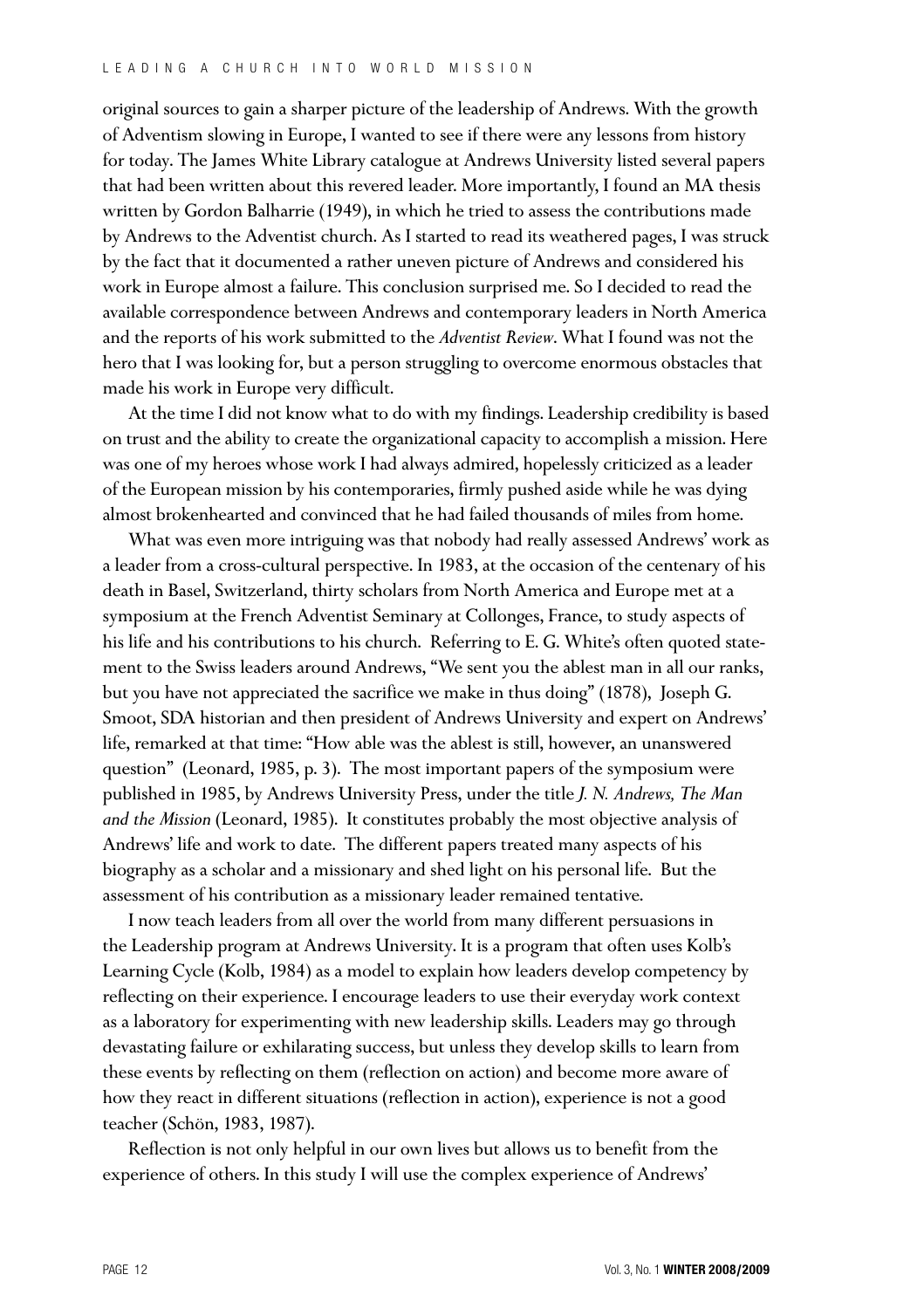leadership as a starting point to reflect on the question of what makes credibility such an elusive commodity in cross-cultural contexts. According to Hughes, Ginnett, and Curphy (2009), credibility is "the ability to engender trust in others" (p. 356). It is made up of two components: (1) expertise and (2) trust. Expertise includes the knowledge and repertoire of skills needed in a specific context to be successful, an in-depth knowledge of the organization, and a good understanding of the larger context in which the organization operates. The trust component of credibility is based on the values modeled and encouraged by the leader and the strength of the relationship the leader is building in an organization. But in the case of Andrews, these two dimensions were moderated by his entry into a new culture (see Figure 1). I will use these two dimensions to analyze Andrews' rise to prominence in the early Adventist movement that eventually led to his dispatch as the first official missionary of the Adventist church and which made him the trailblazer of an impressive stream of missionaries pouring into the world to plant the Adventist church in over 200 countries around the world (Maxwell & Rother, 1986).



*Figure 1:* Leadership credibility as a factor dependent on culturally appropriate expertise and trust.

### **THE RISE OF ANDREWS AS A LEADER IN THE ADVENTIST CHURCH**

The role of Andrews in the early Adventist church must be seen against the backdrop of history. The Adventist church traces its beginning to the Millerite Movement in the 1840s, a revival movement centering on the expectation of Christ's imminent return which climaxed in what has become known as the "Great Disappointment" of October 22, 1844. At that time the movement disintegrated into a number of groups. Out of one of the smallest groups of dispersed believers emerged the nucleus of the Seventh-day Adventist church. This group tried to understand the theological implications of the non-return of Christ and struggled to come to grips with their own existence and identity in a new way (cf. Damsteegt, 1977, pp. 212-222; Schantz, 1983).

Born in Poland, Maine, on July 22, 1829, Andrews received Jesus Christ as his personal savior in his youth in 1843 (Andrews Correspondence, Feb. 8, 1877). He joined the Adventist movement in 1846 after reading a tract on the seventh-day Sabbath and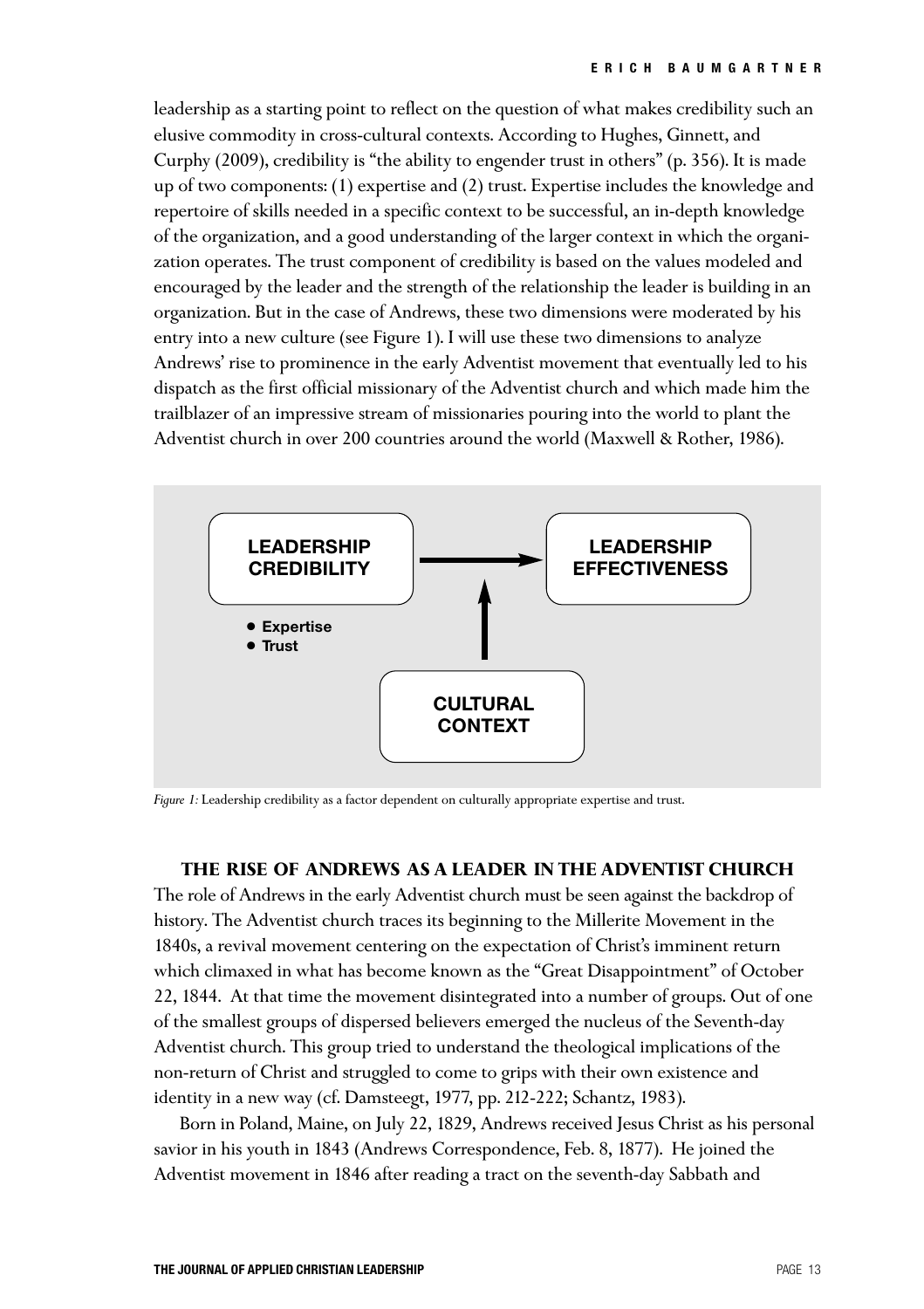accepted its message together with his parents (Spalding, 1961, pp. 1:121-122). The role of the Sabbath in Christian life and doctrine would become a life-long preoccupation of Andrews. His first written contributions to Adventism came in 1849 as a report of one of the "Sabbath conferences," gatherings during which the early Adventists dialogued about the meaning of their experience (1849). A year later he wrote a short article titled "Thoughts on the Sabbath," published in December of 1850 in the *Advent Review and Sabbath Herald* (RH), the new Adventist newspaper.

He joined the itinerant ministry of the movement in 1850, holding meetings in 20 different locations and writing for the church paper; he was ordained as a minister in 1853. But the strain of his work almost broke his health and led to his retirement from the ministry for several years. It was Ellen and James White who revived the commitment of the young minister in 1859 (Neufeld, 1996, p. 1: 68). Soon his talent as a writer and apologist for the Adventist faith made him one of the most prominent Adventist leaders. His careful biblical scholarship was influential in shaping some of the key doctrinal positions in Adventism, such as the understanding of the question of law and grace, the Sabbath, and the interpretation of biblical prophecies (Neufeld, 1996, p. 69).

Andrews' clear teaching and writing style and thorough biblical argument did much to build the identity of the young Adventist movement. In the 23 years between his first article and his departure as a missionary to Europe, 150 articles bearing his initials J. N. A. appeared in the *Review.* Dealing mainly with the distinguishing aspects of the Adventist faith (Cottrell, 1985, p. 106), these articles made him the architect of Adventist doctrines (Mueller, 1985). Probably his most influential book is his *History of the Sabbath,* first published in 1861, revised in 1873 and 1887 (the last edition posthumously), in which he traced the history of seventh-day Sabbath-observing groups in the history of the church. And through this book he became "the Adventist pioneer of historical research on the Sabbath question" (Heinz, 1985, p. 131).

Andrews also contributed in another way to the young Adventist movement. As their numbers grew, it became clear that they needed to adopt an effective organizational structure that would bring together the different independent congregations and groups and allow for a more coherent and systematic approach to supporting clergy and evangelism (Mustard, 1988; Oliver, 1989). James White, the visionary organizer and promoter of the Adventist church structure, found in Andrews a level-headed supporter (Neufeld, 1996). In 1863, the General Conference of Seventh-day Adventists was founded in Battle Creek, Michigan. Only four years later, Andrews was asked to serve as its third president, an office he occupied for two years (Smith, 1868, 1869). He was succeeded by his brotherin-law, George Butler. In 1869 he became editor in chief of the *Review* during a dispute between another brother-in-law, Uriah Smith, and James White (Walker, 1869), which developed into a full-fledged leadership crisis that engulfed the Adventist church in the early 1870s and "came close to separating friends of long standing" (Smoot, 1985, pp. 49-50). Again Andrews' supportive role in helping solve a crisis and solicit more understanding for the heavy responsibilities of James White proved crucial.

J. N. Andrews was one of the important leaders of the young Adventist church. His credibility was established through years of faithful ministry. He played a central role in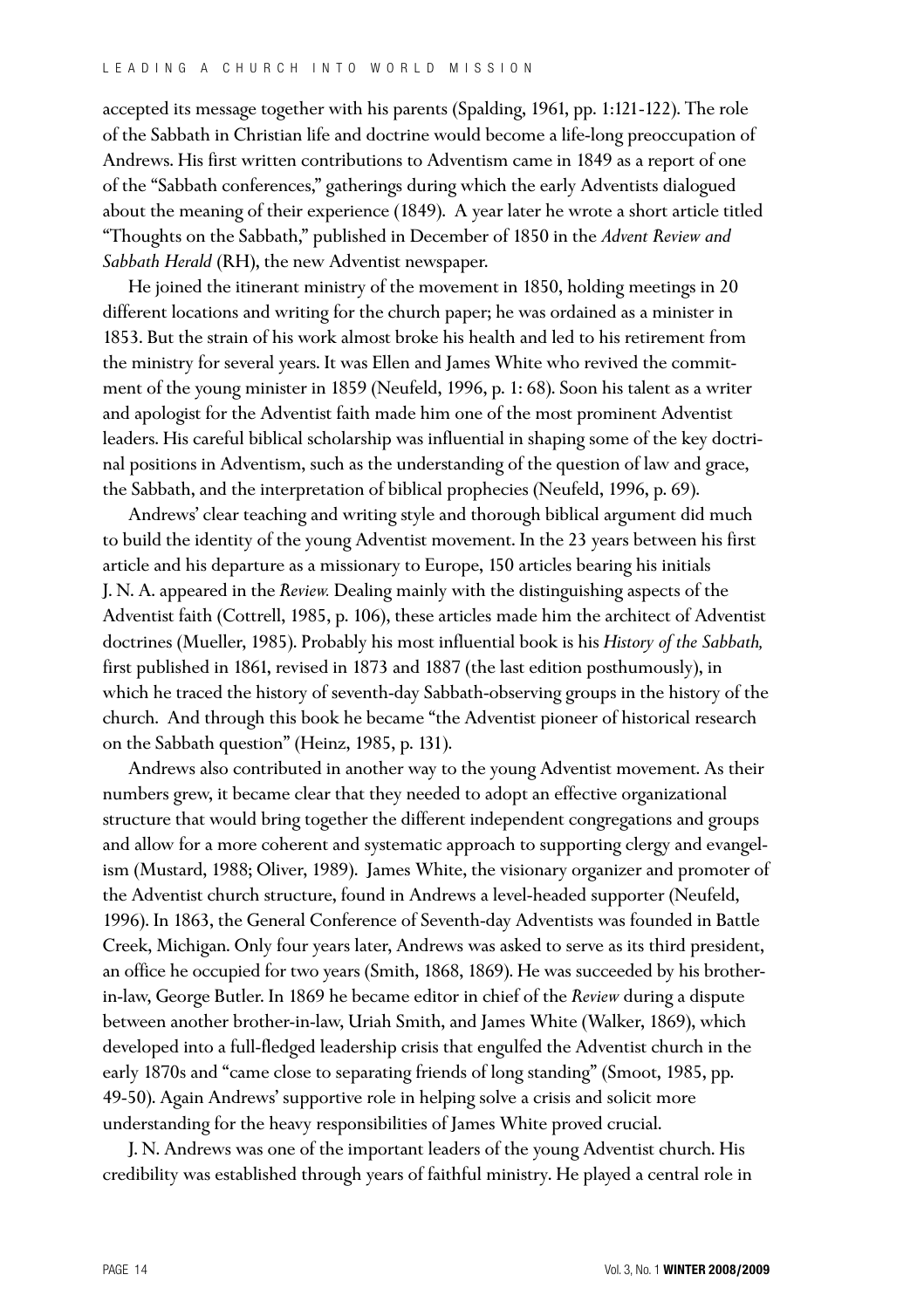the shaping of the Adventist identity and organizational structure, and he was enormously productive as a scholar and writer. He was occasionally called to special roles such as his visit to the Provost Marshall General in Washington, D. C., to represent the Adventist church's position on noncombatancy during the civil war (Graybill, 1985, p. 31). These factors show that Andrews' credibility as a leader was well established on the basis of his expertise and years of trust. But how did Andrews become the one chosen to spearhead the worldwide mission enterprise of the Adventist church?

The year 1863, marking the official birth of the Seventh-day Adventist denomination and church organization, also saw one of the first known references to the "world wide" mission of the church (White, J., 1863, p. 197). Yet the church was not ready for a mission to the whole world. It was preoccupied with the Western frontier in America, which was proving very responsive (Vande Vere, 1986, pp. 72-81). Many considered a witness to immigrants enough of a world mission. In 1859 Uriah Smith, the influential editor of

### **Andrews' clear teaching and writing style and thorough Biblical argument did much to build the identity of the young Adventist movement.**

the church's general paper, had reasoned that a more cross-cultural proclamation of the Adventist message was not necessary "since our land is composed of people from almost every nation" (Smith, 1859, p. 87). But this reasoning was soon to be proven totally inadequate by "providential" circumstances when some of the newly won immigrants sent publications of their new-found conviction back to Europe and thus started cells of interested persons

(Schantz, 1983, pp. 244-245; White, J., 1862, p. 40). The existence of such cells started a chain of events that eventually led Adventist leaders to call on American Adventists to widen their vision of the mission of the church (cf. General Conference Committee 1863:8) and to send out missionaries.

The plot thickened when Czechowski, a Polish former Franciscan priest who had accepted the Adventist message, urged the General Conference to send him as a missionary back to Europe (cf. Correspondence in RH 1857-1862). When he was turned down repeatedly, he finally solicited the sponsorship of non-Sabbatarian Adventists, returned to Europe and planted the first Seventh-day Adventist companies of believers in Northern Italy, Switzerland, Southern Germany and Eastern Europe. Hiding his true identity, he planted Sabbatarian groups who were not aware of other Sabbath-keeping Adventists until 1867, when they started to correspond with Battle Creek, the Adventist headquarters at the time.

News of the existence of such groups came to American Adventists as a shock. It led them to reconsider their former disapproval of Czechowski's vision of a mission to Europe. It was European Adventists who insistently begged for a missionary from the General Conference. The president of the General Conference at the time of their first appeal for a missionary was none other than J. N. Andrews (Neufeld, 1976, p. 495). It was he who gave their spokesman, Johannes Erzberger, a course in Adventist theology while he stayed at the Andrews household in Rochester in 1870 (Neufeld, 1976, p. 430;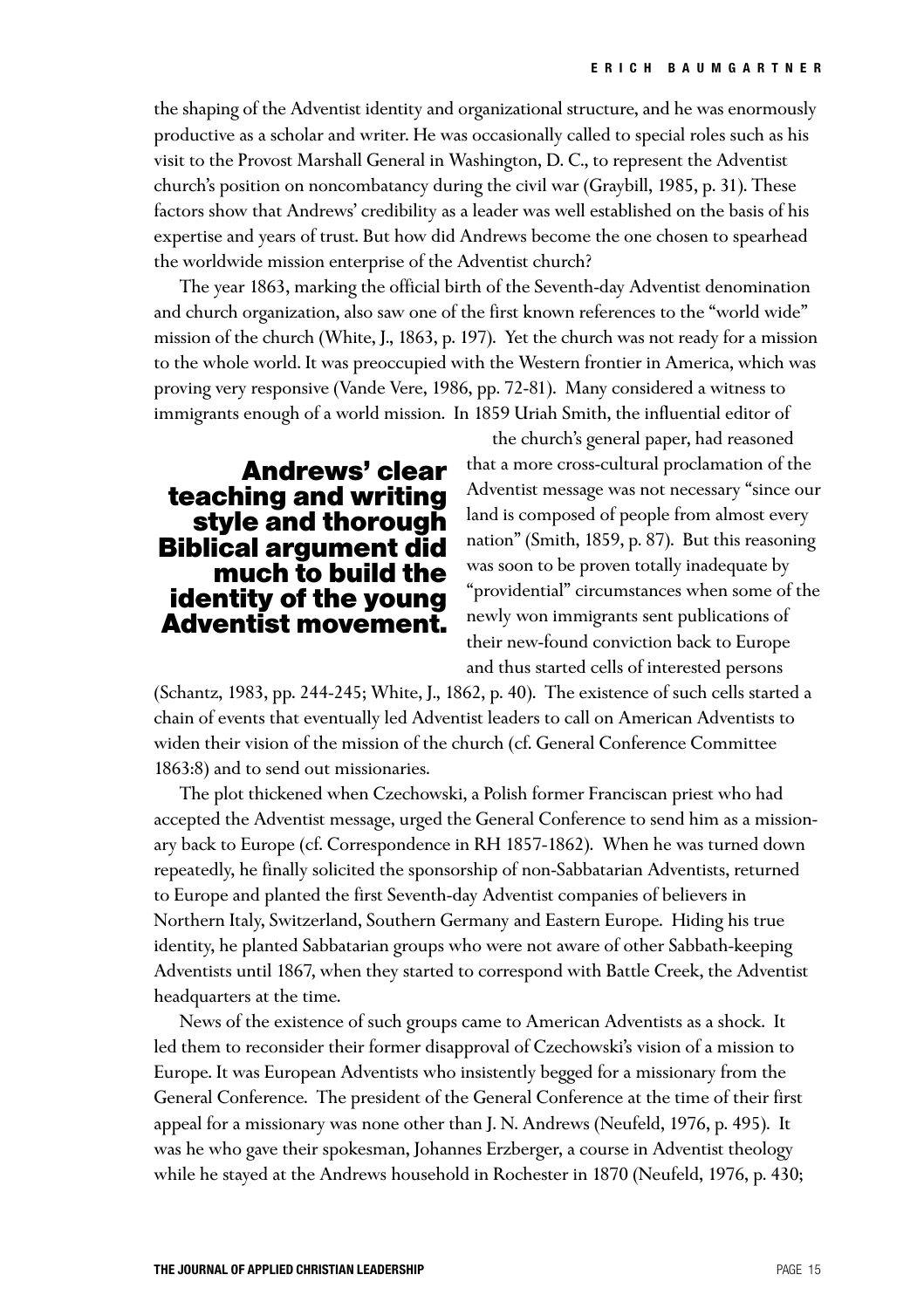Zurcher, 1985, p. 202). Andrews was also the one who raised the question of a mission to Switzerland at the General Conference session of 1870 (Zurcher, 1985, p. 203). While the church was not ready to send out an official missionary, these incidents do illustrate that Andrews' appointment to Switzerland did not come as a surprise move, but followed a pattern of events. Evidently Andrews' personal interest in the European cause and his reputation as the "most scholarly minister and writer" of the movement (Vande Vere, 1986, p. 87) made him the most logical choice for the European mission enterprise.

The appointment to Europe did not come easily for the young church, which was heavily engaged in expansive efforts on the western front (California and Oregon) (Vande Vere, 1986). For a time it seemed that Andrews, for want of an official decision, would have to actually leave for Europe informally (Zurcher, 1985, p. 204). His private correspondence with White in the spring of 1874 indicates that Andrews actively prepared for his departure for Europe, although the official action was not taken by the General Conference until August (Andrews Correspondence February-April, 1874). He finally sailed from Boston to Liverpool en route to Switzerland on September 15, 1874, accompanied by his two children, Charles (17 years old) and Mary (13 years old). His wife had died on March 18, 1872 (Neufeld, 1976, p. 35). His departure opened a new phase of Adventist missions, in which the Adventist church expanded geographically "into all the world" (Oosterwal, 1972, p. 25).

Our review of the effectiveness of Andrews as a leader makes it clear that he was seen as the most prolific theologian of the church, a most effective evangelist, and a trusted administrator. Figure 2 tries to capture this conclusion. As Andrews embarked on the greatest adventure of his life, the question would be how these qualities would serve him as a pioneer missionary in the old continent.



*Figure 2:* High leadership credibility developed in the American context.

### **ANDREWS AS A MISSIONARY LEADER**

There is no doubt that Andrews sailed to Europe with high expectations. While he did not know exactly what to expect, he knew of the existence of several groups of believers. As the immigrant Adventists' population in America grew—by 1877 they were estimated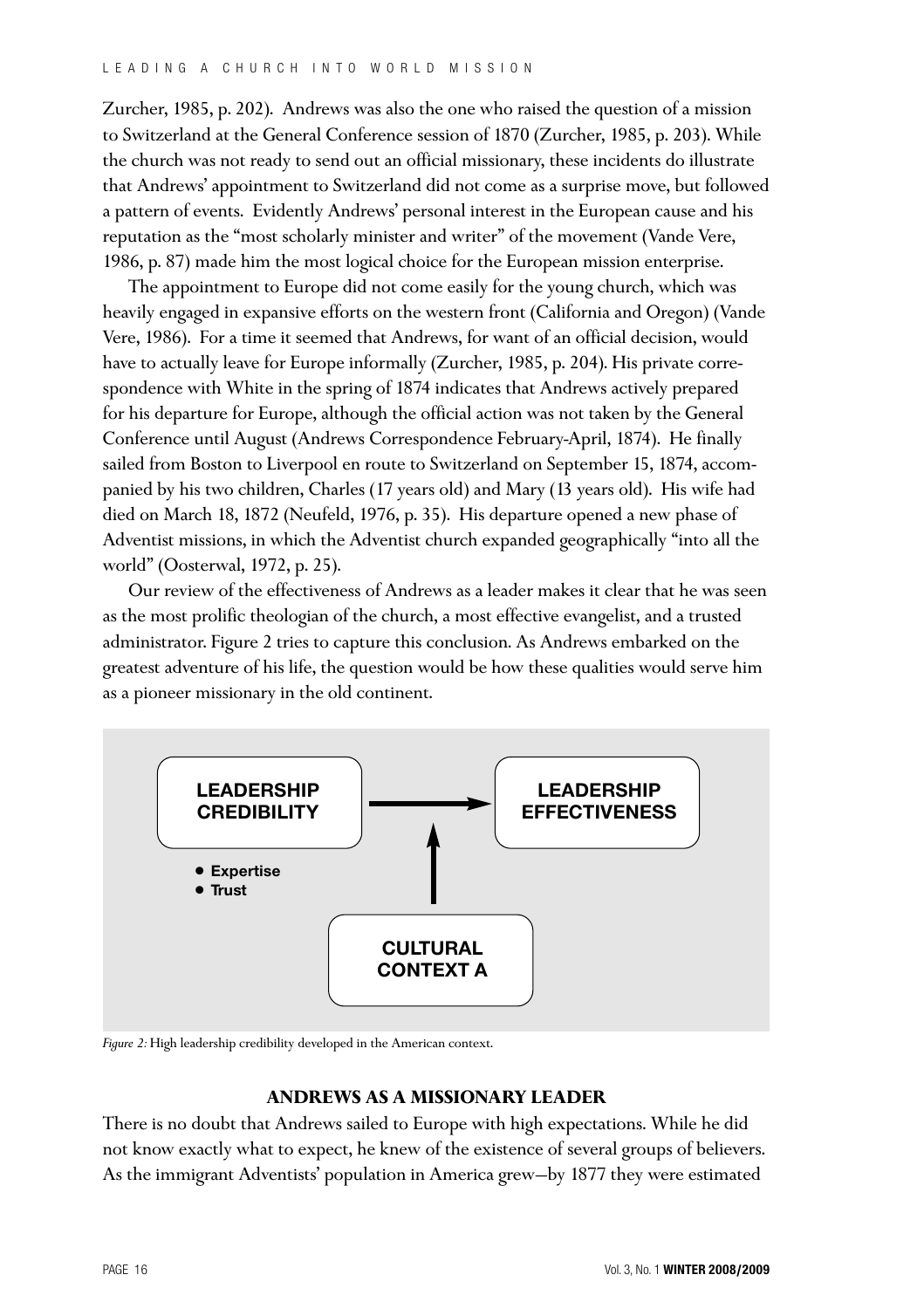to compose about a tenth of the membership (Vande Vere, 1986, p. 87)—so did the number of tracts crossing the ocean to tell of the new-found faith. One group that was a forerunner of the German Adventist church were independent Christians gathered by J. H. Lindermann after 1850 in Vohwinkel in Prussia. A weaver by trade, he had through independent Bible study within his group discovered some of the truths Adventists held dearly: e.g. believers' baptism, the Sabbath, the Second Coming (Pfeiffer, 1985, pp. 261- 265). The existence of all these different groups raised the expectations of Adventist leaders in Battle Creek for the mission of J. N. Andrews, who was confidently sent out as one "who has nobly defended the truth from his very youth" (White, J., 1874, p. 100).

But when he arrived in Europe he found himself in a completely new context that challenged everything he had been accustomed to. While today's would-be missionaries have access to an enormous library of crosscultural expertise, Andrews went without the

**There is no doubt that Andrews sailed to Europe with high expectations. While he did not know exactly what to expect, he knew of the existence of several groups of believers.** benefit of these tools and soon faced a situation that soon tested his adaptive qualities. Being a great learner and scholar, he was able to adapt to personal challenges, such as the language challenge, amazingly well. But the organizational and wider cultural challenges proved more difficult to cope with. Eventually they immobilized Andrews to the point of virtual standstill, a fact often deplored by his contemporaries in America.

One of the first problems he encountered was the diversity of languages and cultures in

Europe. Andrews realized the importance of learning the French language well enough "so as to speak it correctly and to write it grammatically" (1874d, p. 106). He decided, with his children, to allow only French in their home apart from 5-6 a.m. This discipline in the family led to their mastery of French in an amazingly short time.

It is good if we remember how Andrews saw his mission to Europe. Writing from Switzerland to the *Review,* he reports the mission of the Adventist movement to the Swiss believers as

giving to the world the warning of the near approach of the judgment, and in setting forth the sacred character of the law of God as the rule of our lives and of the final judgment and the obligation of mankind to keep God's commandments. (1874b, p. 172, 1874c, p. 196)

To warn as many people as possible was the perceived objective. Adventists saw this final preparatory message embodied in the messages given by the three angels of Revelation 14. That is why Adventists often refer to their message as the Three Angels' Messages or the Third Angel's Message (Andrews, 1892; Damsteegt, 1977, pp. 165-242). Some might wonder if Adventists, in their eschatological focus and their preoccupation with the law of God, did not forget the most important aspect of the Gospel Commission: the Gospel itself. Andrews would have answered that in the basic Christian doctrines (repentance, faith, new birth, salvation, etc.) "we are in perfect accord with all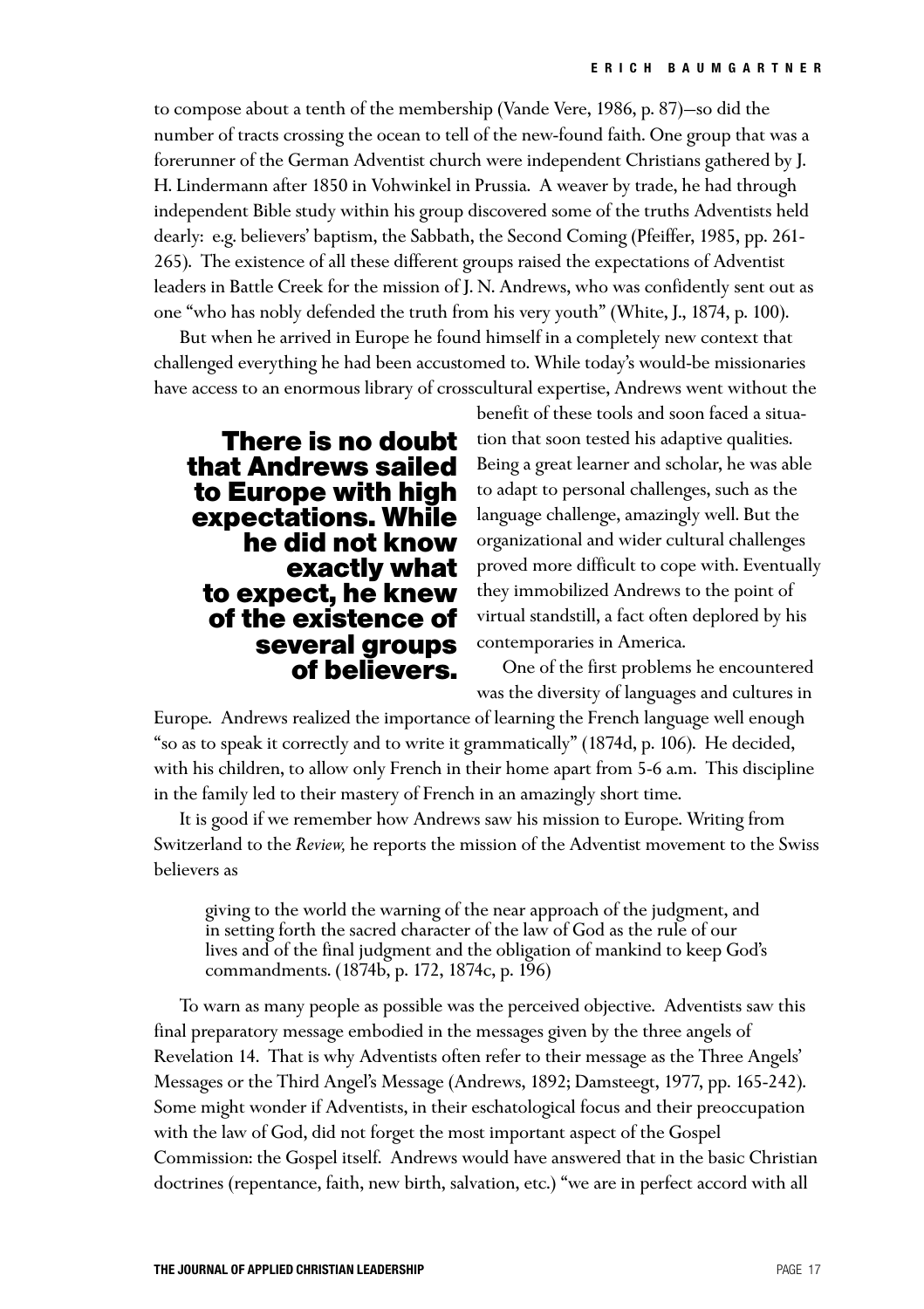evangelical Christians" (1879b). The Swiss believers seemed to understand this mission objective.

But the cultural barrier proved more formidable. The Europeans, with a diverse, long-standing cultural history, did not show any inclination to accept proposed changes of customs, habits, or lifestyle. Andrews had difficulties dealing with this seeming unwillingness of European Adventists to change their way of life. Already in his first report to the American Committee, he complains: "I tried prudently but faithfully to change or to correct various things, but found it was like plowing upon a rock. I grieved those that I tried to correct, but produced no change" (Andrews 1875:36).

Without the presence of other experienced leaders around him, Andrews was left with his own instincts. As a scholar he was used to advancing ideas and expecting others to adjust to them. When people resisted his efforts to reform them, Andrews' rather sensitive nature had a tendency to shy away from conflict. He measured the efforts of those around him with a perfectionist eye and soon found himself isolated. Given the major transitions Andrews had suffered—during the last couple years as he had buried his wife, uprooted his family from America, and found himself as a single parent trying to pioneer the work of the Adventist church in an unfamiliar environment—it is admirable that Andrews seemed undeterred in the first few months of his stay. Accustomed to the freedom of American life, he must have found it strange that he had to register for a residential permit, or to ask for permission from local authorities to hold a public meeting. Andrews' successor, Whitney, was especially disturbed about the fact that Germans listening to a religious discourse did not find it out of taste or disrespectful to be served beer and to smoke during the discourse (*Historical Sketches,* 1886, p. 19).

Europe's religious scene differed quite considerably from the American. State churches did not allow any new religious groups to use public facilities to proclaim their new doctrines. Sometimes there were difficulties in obtaining permission to preach in a church. It was not uncommon for American evangelists to find that in some places they simply had no access to any public hall other than dancing halls (*Historical Sketches,* 1886, p. 18). In France, it was also forbidden to sell any publications not bearing the stamp of a Catholic archbishop in Paris (p. 27). These hindrances eventually led Andrews to visit Paris to contact the French government to request a more liberal policy towards their public work. This move eventually proved successful (pp. 27-28).

Given the existence of scattered Sabbath-keeping believers, often unknown to him, Andrews used mainly three methods to establish contact with them and arouse new interest in the Adventist message: advertisements in popular newspapers all over Europe, public meetings, and literature. None of these methods were new to him. The first method he had adopted from the Seventh-day Baptist minister Jones, whom he had visited in London on his way to Basel (Andrews, 1874a, p. 142). The other two methods had been successfully used as the main means of spreading the Adventist message in America. While the advertising campaign did not bring many concrete results apart from limited correspondence with a few French-speaking individuals to whom Andrews sent English tracts (1875a, p. 93), it did convince him that he needed literature in European languages.

Conducting public meetings proved more successful. Together with Erzberger, the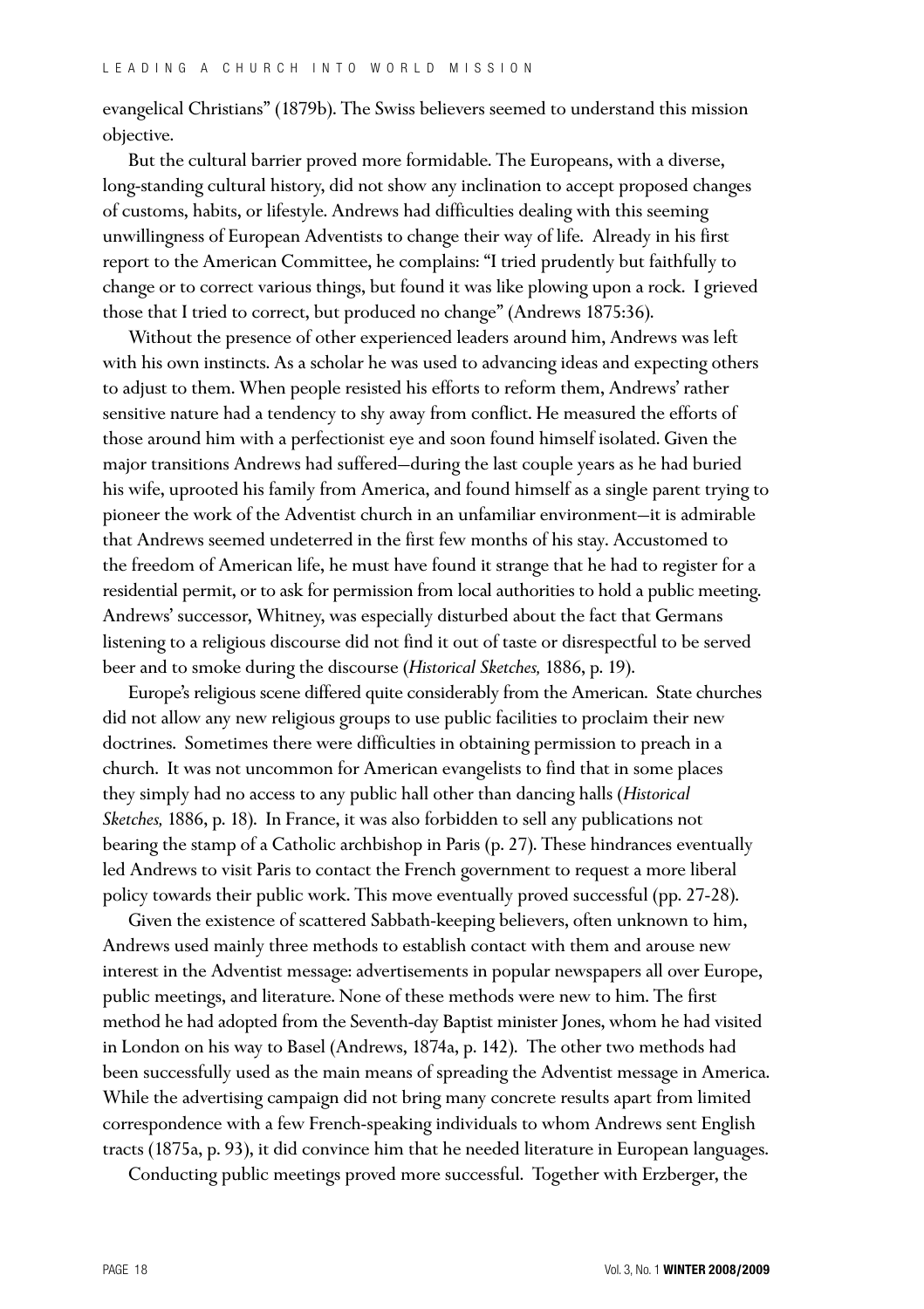only ordained worker besides himself, Andrews traveled to Prussia in the spring of 1875 to visit Lindermann's group. Evidently, Andrews had come to reap the harvest quickly. But after an initial warm welcome and agreement on many theological issues, a crisis developed over the question of the millennium (Andrews, 1875d, p. 116). Andrews apparently extended his original plan to stay only two weeks to four weeks, yet he had to leave feeling unsuccessful. It was Erzberger, who stayed to conduct public meetings, who succeeded in finally admitting the first eight people into the Adventist church by

**When people resisted his efforts to reform them, Andrews' rather sensitive nature had a tendency to shy away from conflict. He measured the efforts of those around him with a perfectionist eye and soon found himself isolated.**

baptizing them on January 8, 1876, in a lake (covered with ice) (Erzberger, 1876).

Soon Andrews was really worried about how to contact all the different groups of believers scattered all over the continent: "Sometimes I think, though I dare not affirm it to be certainly true, that I would consent to be cut in many pieces if each piece might become a preacher of Christ" (Andrews, 1875d, p. 116). In January 1876, he was therefore joined by D. T. Bourdeau, a Frenchspeaking Canadian, who became, with Erzberger, one of the most prominent SDA

evangelists in Europe (*Historical Sketches,* 1886, p. 22). But soon Andrews found himself dismayed by Bourdeau's eccentric personality, which did not fit into his way of doing things. Andrews himself gravitated more and more towards what he knew best: the third method—the publication of literature, which he saw as an ideal medium to reach the thousands and to overcome the limitations of a local preacher. In 1875 he said: "Our work is to be accomplished *partly* by the living preacher, but *principally* by publications" (1875c, pp. 124, emphasis mine). And in this I find him in line with what the American leadership considered efficient strategy (White, J., 1875, p. 180).

In August 1875 it was decided to allow Andrews "to establish a printing office" (General Conference Committee, 1875, p. 59). This press would be in addition to Oakland and Battle Creek, the third in the denomination. To document the reason for this decision, a letter from Andrews was quoted:

My first great object to accomplish in Switzerland is the publication of a paper in French. . . . The day which witnesses the publication of a paper in French on behalf of the cause of truth will mark a new era here. The time is at hand when with God's blessing we will have this. (Andrews, 1875b, p. 60)

A short year later, Andrews' dream finally came through. The first issue of *Les Signes des Temps* (Signs of the Times) appeared in July 1876, twenty-one months after his arrival in Switzerland (Andrews, 1876a, p. 29, 1876b, p. 4).

What nobody could really know at that time was that the journal was a kind of mixed blessing at best. Andrews' intention to have it "filled with the choicest matter; to have it as correct as possible; to have it well printed" (1876) corresponded with his former experience as an editor and writer, but the perfectionist way he went about making it a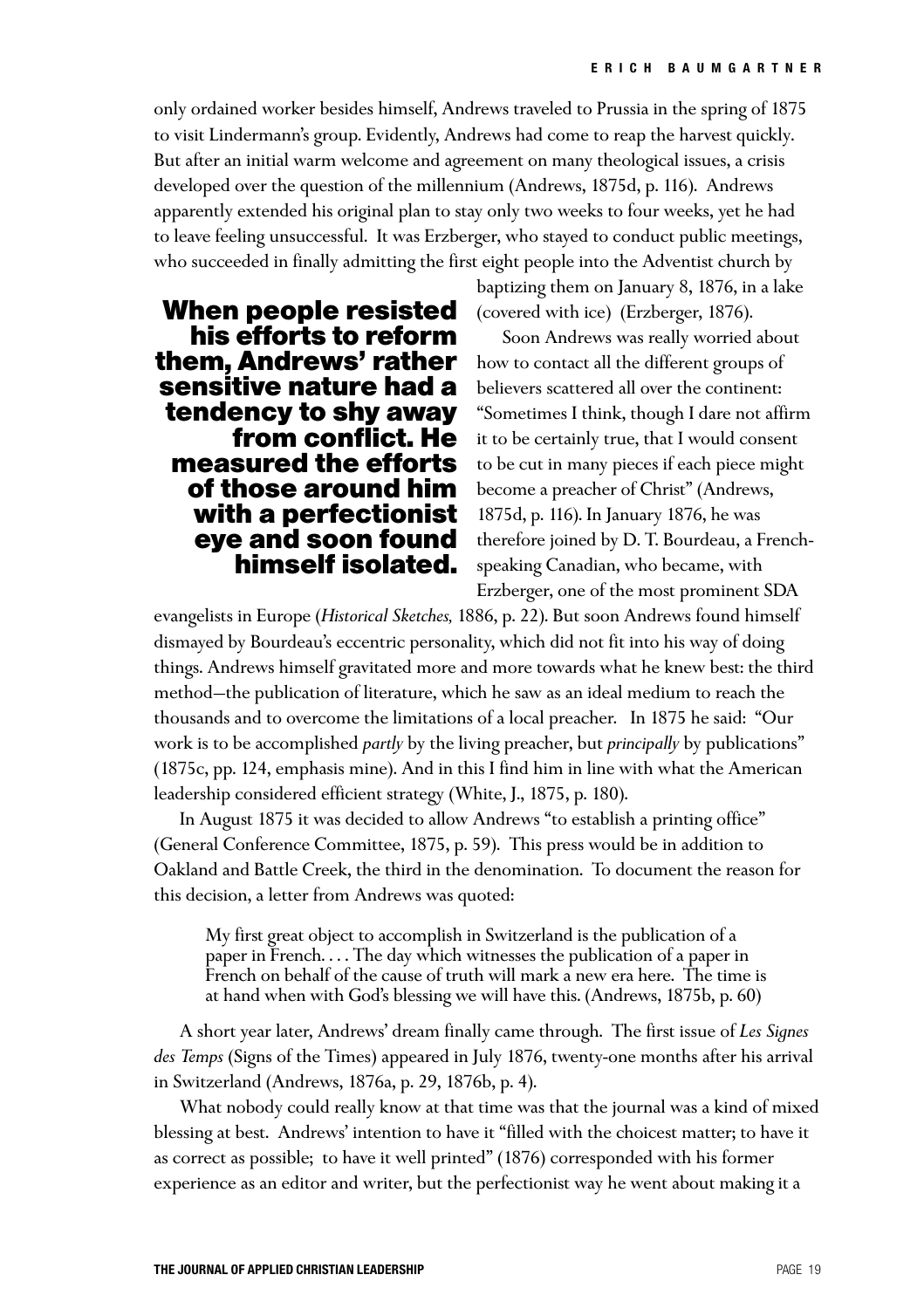reality excluded all his coworkers from contributing to this goal. The nationals were not good enough grammarians and not exact enough in their work. Andrews' unbending standards would eventually lead to a situation where he concentrated completely on the journal while largely neglecting public and personal evangelistic work. This imbalance in missionary strategy did not go unnoticed in Battle Creek.

In June 1877, the General Conference Committee reacted to the situation:

We are pained to learn that Elder Andrews and his son and daughter have been kept from their studies, and Elder Andrews from the lecturing field, to do such work as folding papers, and making tracts, and next to nothing being done in Switzerland and France in gathering numbers to the small membership, and strength to the feeble cause. . . . Something may be gained in publishing in Basel; and a hundred times as much may be lost by shutting Elder Andrews up in that city, away from his brethren. . . . We are becoming terribly anxious about the mission in Europe. *If it be true that preaching can do but little without publication, it is quite as true that publications will do little without preaching. . . . Elder Andrews should not be confined to his paper. . . .* (General Conference Committee, 1877, pp. 180-181, emphasis mine)

Andrews defended himself on the grounds that he had not been isolated in Basel "from choice but necessity" (1878). This necessity was dictated by his desire to make the journal a quality instrument to reach educated people. But it was nevertheless a sign of his isolation from the very ones he labored for and with.

In addition to the difficulties in the office, Andrews experienced debilitating loss and sickness that greatly hampered his effectiveness. His daughter, Mary, became ill with tuberculosis. In 1878, Andrews decided to take her back to America to be treated. He had been invited to attend the General Conference session and preach the dedicatory sermon for the Battle Creek Tabernacle (RH September 26, 1878). When, two months later, Mary died (at age 17), he was deeply grieved. In addition his brother, William, died in Iowa (Smoot, 1985, p. 60). Fearing that Andrews would not be able to bear the burdens of his heavy responsibilities, Ellen White counseled him to remarry, but he refused to do so (Andrews, 1879a; White, E. G., 1879). He returned to Europe in April 1879 and fell sick only three months later. Nobody at that time could know that this sickness would eventually cause his death in 1883 after a terrible battle. His extremely demanding lifestyle coupled with his inclination to utmost self-denial and economy in eating took their toll.

At the time of Andrews' death in 1883, the Central European Mission showed a membership of 223 members (see appendix). Since Andrews reported 200 members in 1875 (probably an estimated round figure), I have to ask: How effective was Andrews as a missionary? Certainly these figures confirm Andrews' successor, Whitney's, evaluation in 1886, when he said: "Although all that measure of success which might be desired has not attended their efforts thus far, yet they have not been without encouraging results. . . . the progress of the cause has been slow,—at times almost imperceptible" (*Historical Sketches,* 1886, pp. 53-54).

Andrews had a difficult task. He knew of the many possible candidates for the Adventist message. By putting his main focus on printing a journal to reach them,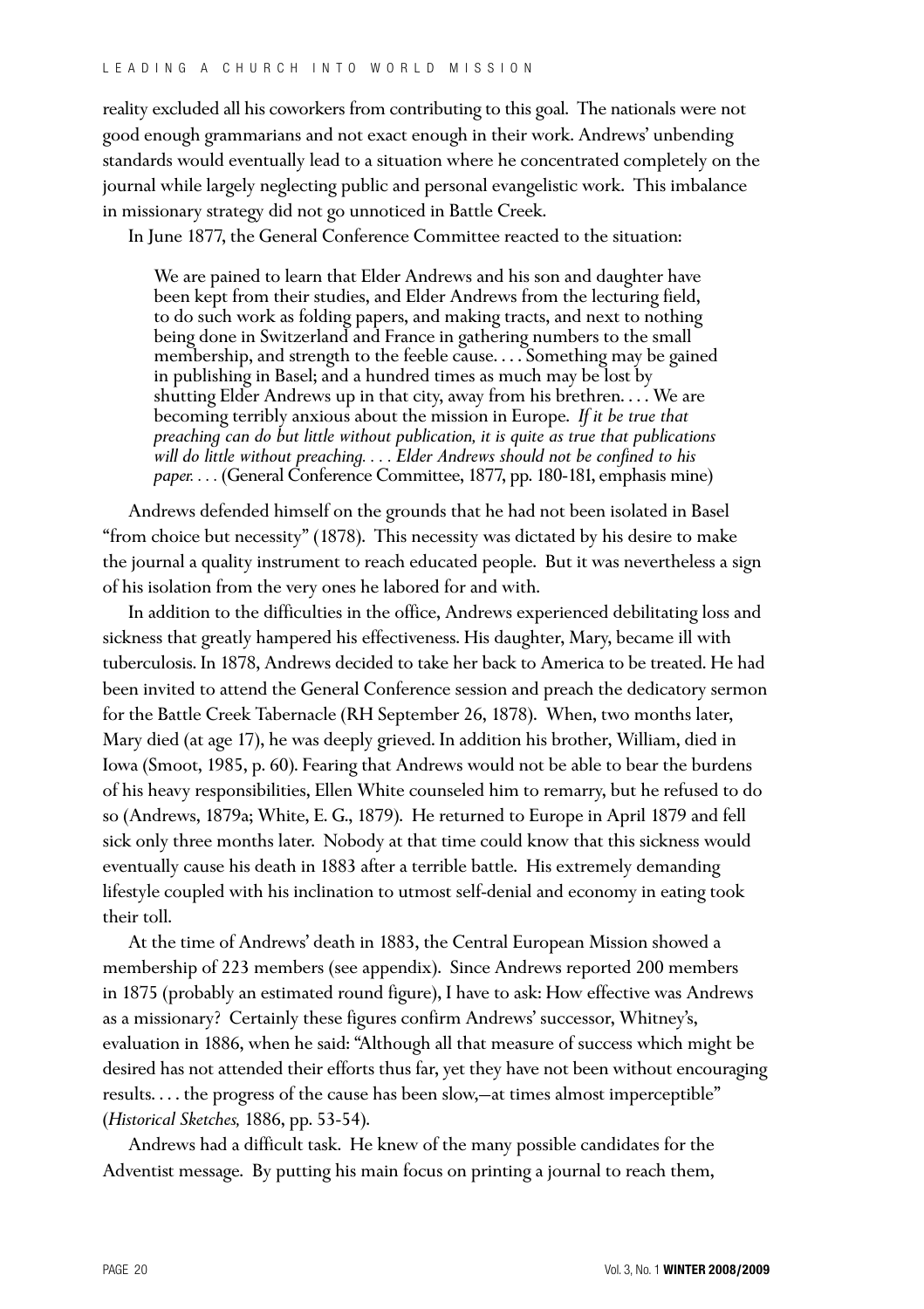however, he put his confidence into a message that he hoped would advance "by its own merit without the aid that could be rendered by the living preacher" (Andrews, 1883, p. 522). This must probably be considered as the most serious weakness in his methodology. It reflects his own inclination. He preferred to work with his pen rather than to travel "long journeys backward and forward" to visit the different Sabbath keepers scattered all over Europe (Andrews, 1875c, p. 124). It also shows his lack of identification with the people he wanted to reach. It put an almost unrealistic stress on language learning, which again was done mostly in his own home rather than taking him out to the people he was there to reach. Knowing his tendency to get discouraged and depressed over his own slow progress in language learning, Ellen White told him,

Had you, my brother, worked more through an interpreter in the place of studying so much to speak the language, you would have been working your way into the hearts of the people and into the language too, and kept up better courage all the time. (White, E. G., 1883)

When the Swiss Adventists did not immediately change their lifestyle, he considered them unconverted. When they did not match his own self-sacrifice and sometimes lifethreatening economy, he interpreted this as their lacking in missionary spirit (Andrews, 1875d, p. 116). When they refused to help him because he had antagonized them, he went at it alone, determined "to bring the Swiss brethren up to the standard of the work in America" (Bordeau, 1876, p. 86). Andrews failed to recognize that mission is not only a process of transplanting truths or organizations or importing standard methods from one culture to the other. Mission demands an incarnational approach that allows for the

> growth of churches properly rooted in the culture in which they have to live (Oosterwal, 1979, p. 200).

### **In addition to the difficulties in the office, Andrews experienced debilitating loss and sickness that greatly hampered his effectiveness.**

Because of his isolation, Andrews also failed to train and develop a broad leadership base. In contrast to his forerunner, Czechowski, who soon involved his followers in becoming missionaries in their own right, Andrews did all the work himself. "You should have done less yourself, . . ."

Ellen White told him openly. "Let every man work who can work. The very best gen-

eral is not the one who does most of the work himself but one who will obtain the greatest amount of labor from others" (1883).

Andrews, as I have indicated, conceived the Adventist message mainly in terms of distinguishing doctrines. That confrontational approach to other Christians may be seen as an effort of the young church to hammer out its own identity. What in the United States had been a major strength as Andrews prominently defended Adventist positions became possibly a limitation, because it assumed a Bible-literate Protestant readership which simply "constituted a very limited portion of the French-speaking population of Europe" (Sauvagnat, 1985, p. 302). The polemical tone of the paper may not have helped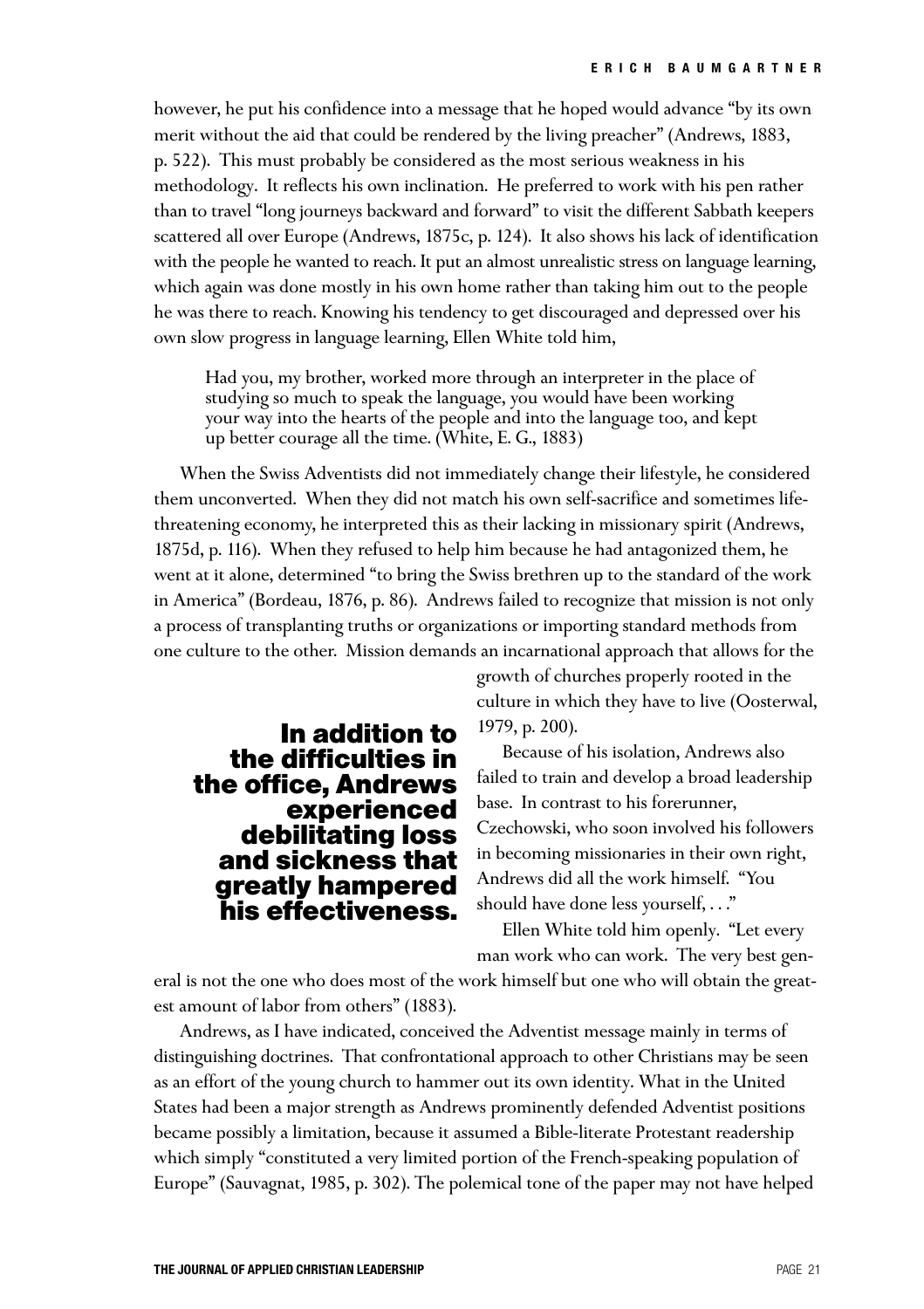either to break down prejudice and show true identification with those seeking for a better understanding of the Biblical truths.

But this strategy did not stay unchallenged. During her stay in Europe, Ellen White clearly spoke to the working force at the European Missionary Council in 1885 in Basel about the subject of how to present the Adventist message. She urged the European workers not to arouse unnecessary prejudice by confronting others with the peculiarities of Adventism before seeking for common reference points. Instead she pleaded with the European workers to weave sympathy and tenderness into their discourses, to disarm prejudice and show caring love. "Love, peace and joy" she said, are "the credentials of our faith" (White, E. G., 1886, pp. 121, 122, 126, 133, 149). Furthermore, she counseled not to rely on public meetings alone to reach Europeans but to come close to people, visiting them in their homes, something which Andrews had neglected (p. 150).

Andrews' tendency to criticize others not only made public meetings less successful, but also isolated him from his fellow believers. Finally E. G. White had to defend him writing to the Swiss believers, she coined that often-quoted phrase: "We sent you the ablest man in all our ranks, but you have not appreciated the sacrifice we make in thus doing" (1878). This statement has become almost legendary in Adventist circles, but it has to be seen in context. Her personal assessment of Andrews' work was conveyed to him in a surprisingly frank way in her last letter to him (White, E. G., 1883). Very disturbed about his stubborn refusal to accept counsel and his proneness to consider his opinion almost infallible, she chided him not only for having caused his own predicament but also for the slow progress of the work in Europe. She deplored his tendency to ignore criticism and his failure to seek wider consultation in planning for the effective growth of the young Adventist church. By not developing, mentoring and training other leaders, he had brought the mission in Europe into a dangerously precarious situation. There is no evidence that Andrews ever planted a new church himself. The organizational base of his mission was also very weak. Andrews himsef sensed that his efforts were failing to produce the hoped for results. She concluded with these sobering words: "There has not one tenth been done that could have been accomplished had the efforts been more general and more extended" (1883). Andrews made no effort to justify himself. He apologized for his failings.

#### **ASSESSING ANDREWS' LEADERSHIP**

While the literature on leadership in the last decades has produced many different models of leadership (Bass & Stogdill, 1990; Burns, 1978; Yukl, 2002), I have chosen to use a general framework of leadership acknowledged by scholars to be helpful in analyzing the effectiveness of leaders. This transactional framework of leadership was developed by Edwin Hollander (1974, 1978) and has been adapted by Hughes (2009). It sees leadership as a relationship between (a) leaders and (b) followers, in a (c) specific situation. Each of the three elements needs to be understood in order to assess the effectiveness of a leader (see Figure 3).

The data on Andrews' role as a leader in the years before 1874 show that his leadership was rooted in all three dimensions. His personal strengths fit his role as the scholar-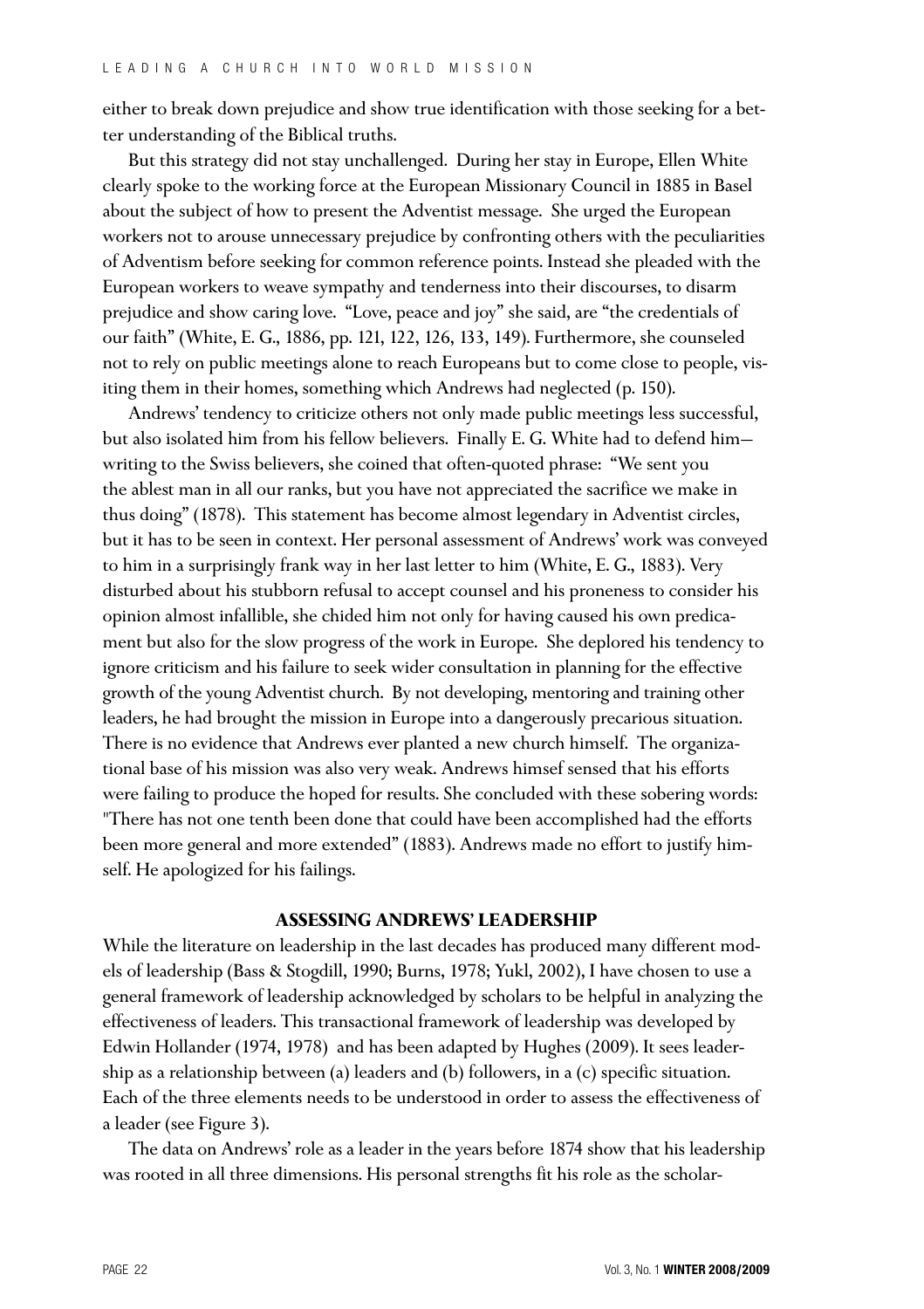

*Figure 3:* The Interactive Leadership Model (Hollander/Hughes).

leader—he demanded many hours of secluded research and writing, content to leave to others the more prominent leadership roles. His personal piety and humility made him a sought-after team member of the inner leadership circle; they needed his expertise and trusted his vast theological knowledge. Even though he had no formal schooling, he was a self-taught scholar who evidently had committed large portions of the Bible to memory. Thus his leadership credibility was in part based on a balance between all three dimensions of the interactional model.

But when in 1874 he was thrust into a pioneering missionary leadership role to open new work in Europe, this balance shifted very quickly. In this new environment, his personal strengths as a writer and scholar, which had earned him enormous trust as a leader in the United States (the leader dimensions), now needed to be seasoned with a love for

## **Credibility gained in one cultural context is not transferable. Most of us are totally unprepared to do well in another culture.**

people and tact in a cultural situation so different from anything he had been accustomed to. It must have been painful for the masterful user of language to be handicapped by a temporary inability to use language effectively. **necessarily**  While in the United States he had been the expert theologian, what was needed now was a simple explanation of elementary Biblical truths. What was established practice in the American organization accustomed to democratic committee structures had to be

designed from scratch, negotiated through the filters of longstanding traditions and practices. By nature a sensitive yet controlling personality, he did not understand his European counterparts and began to withdraw into the safety of his expertise. But in crosscultural contexts there is no safety to be found anywhere. Even printers and editors functioned quite differently than he was used to. His inability to connect with the Europeans (the follower dimension impacted by the cultural context, the situation) neutralized his effectiveness to the point of paralyzing him.

Andrews' difficulties as a leader in Europe drives home a lesson that leaders today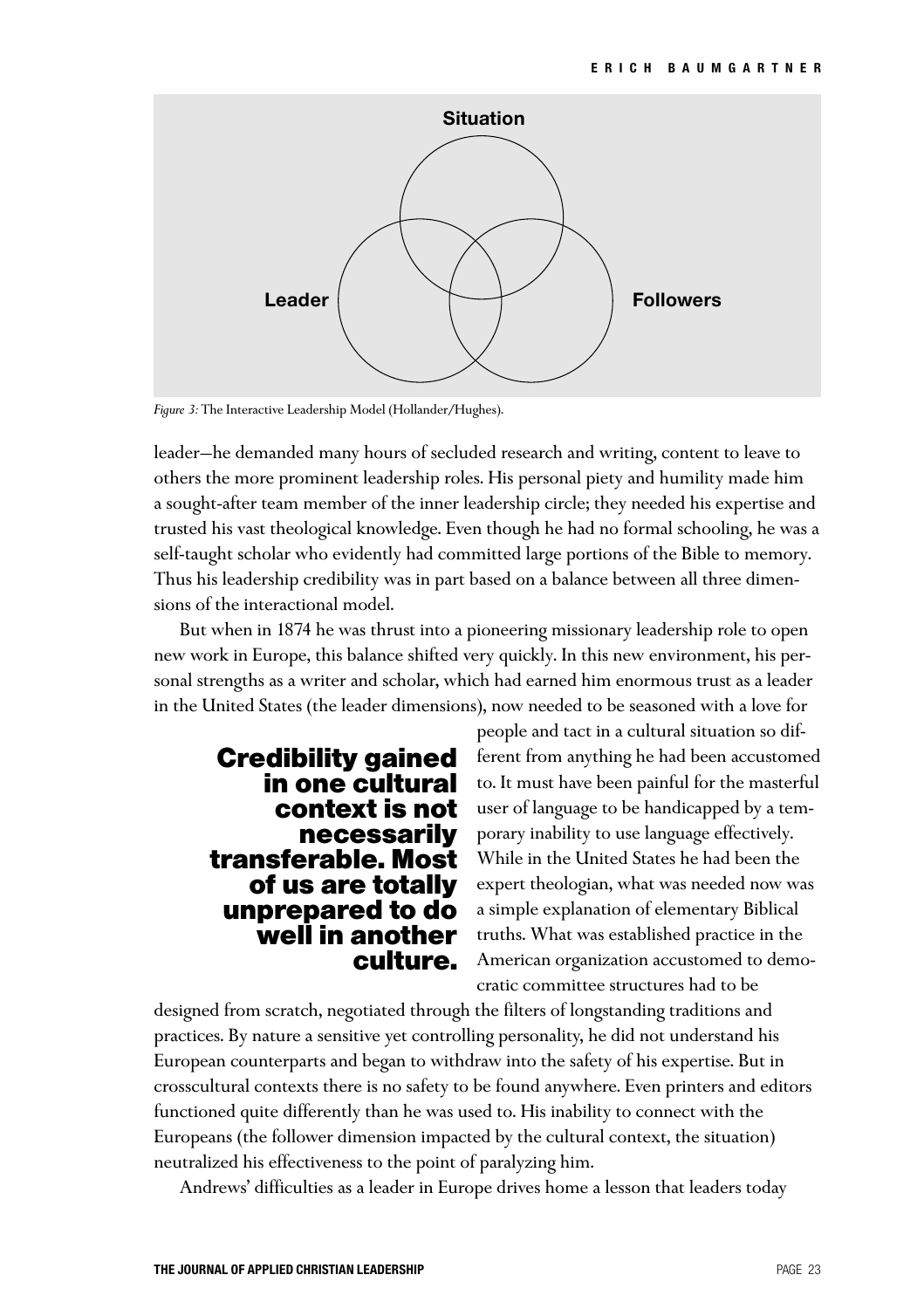would do well to learn: Credibility gained in one cultural context is not necessarily transferable. Most of us are totally unprepared to do well in another culture. What is needed



*Figure 4:* Leadership credibility in the phase of crosscultural and other difficulties.

above all is a willingness to adapt to new realities and an openness to develop relationships even in the face of culture shock. But while Andrews was willing to sacrifice personal comfort, he was more rigid in dealing with the attitudes and values of his workers and alienated them to the point of frustration on both sides. He attributed their hesitancy to accept his counsel to a lack of spirituality instead of to cultural tensions, a mistake that many missionaries have made after him as well. But while most missionaries have a chance to recover and enjoy the fruit of developing a bicultural bridge, Andrews got stuck in his default personality traits and attitudinal rigidities that contributed to an enormous loss of credibility and that made it difficult for the European Mission to make much progress during his lifetime. Figure 4 attempts to capture this outcome.

In the light of his own and his contemporaries' assessment of his work in Europe, it may be tempting to write Andrews off as a failure. He certainly felt that way before his death. *Historical Sketches,* the first systematic account of Adventist mission, also reflects malaise with Andrews' limited achievements. But time has given perspective to Andrews' true legacy. For the readers of the *Review,* Andrews died as "the imperishable symbol of sacrificial devotion to the cause of Foreign Missions" (Balharrie, 1949, p. 93). What is the reason for this? There are probably several reasons.

Andrews' work marks a watershed in Seventh-day Adventist history. While the high hopes of the Adventist people were not fulfilled by the slow growth of the mission, his work did mark a significant beginning that others could build on. After visiting the European mission to revive the discouraged spirits, S. N. Haskell wrote in 1882, to the *Review:* "The mission has been started. A good foundation has been laid" (Haskell, 1882, p. 552). It was Andrews' reporting system, sending articles and letters faithfully to the *Review,* that stimulated American Adventists to see the great opportunities opening before them (Leonard, 1985, pp. 225-250). Adventists had also read with great interest contemporary reports from other missionary societies talking optimistically about an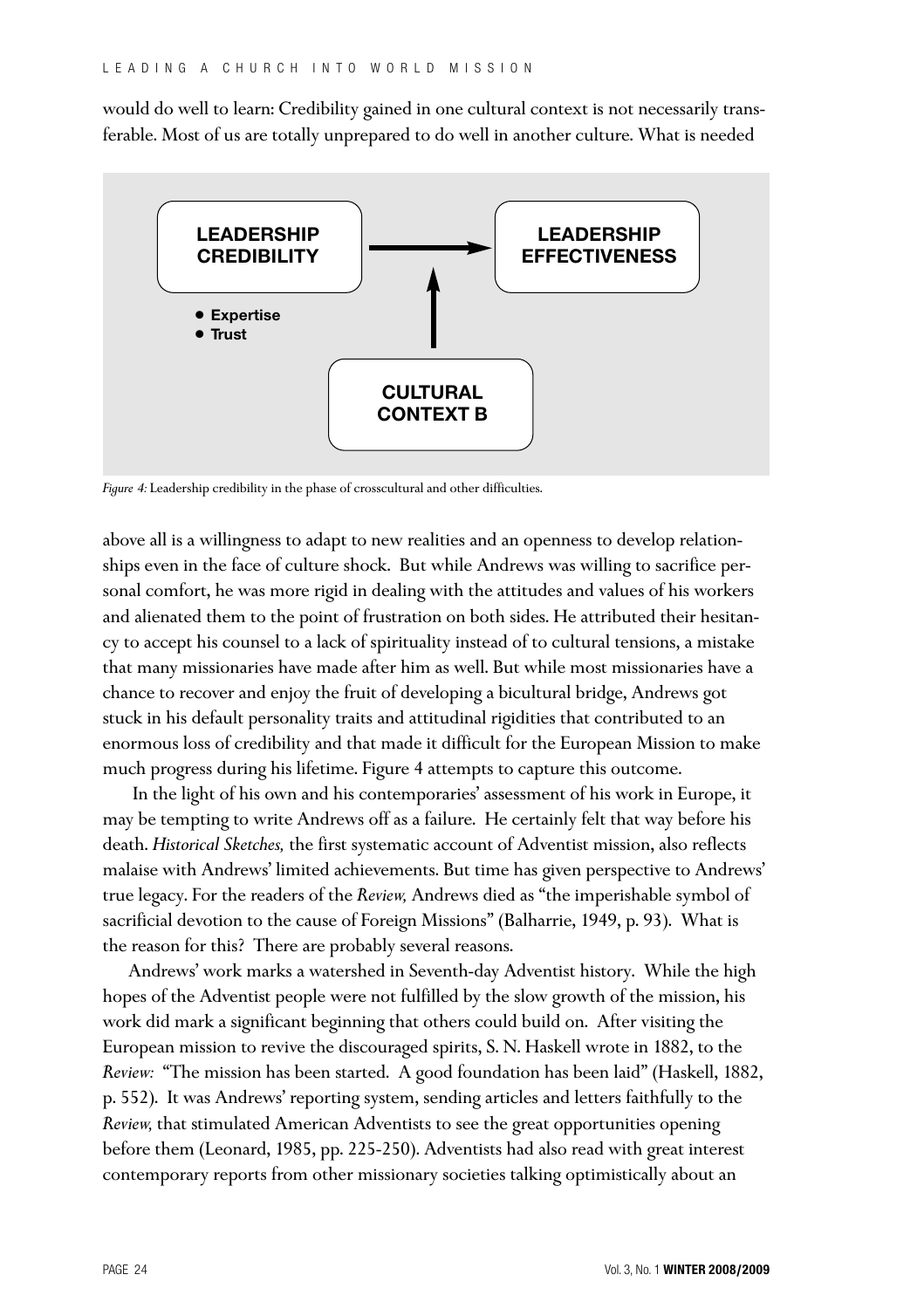almost finished work (Schantz, 1983, p. 253). Now they began to see the magnitude of their own task. During Andrews' lifetime, work was started in Switzerland, Germany, France (1876), Denmark (1877), Norway, England (1878), Egypt (1879), Sweden and Italy (1880). After his death, eleven new territories were entered by 1890 and another 34 by 1900 (Bauer, 1982, pp. 244-245). In my view, Andrews' mission sealed the definite Adventist

commitment to world mission. This is why Zurcher has called him "the Christopher Columbus of the Advent Movement" (Zurcher, 1985, p. 220).

Moreover, while Andrews' personality as a perfectionist who demanded similar perfection of others sometimes made it difficult for the Europeans to work with him, there is no doubt about his personal dedication and sacrifice for the work of the Lord. He went with the commitment to give his life to Europe. His promise became a prophecy. It is moving to read the report of how on his deathbed he acknowledged his failures on September 17 (1883) and was reconciled to his European fellow believers. Finally, he signed his last \$500 over to the mission. This was all he had, apart from a library that was later given to the Seminary at Collonges, France and Andrews University in Berrien Springs, Michigan (*Historical Sketches,* 1886, p. 41). Thus he became a model of

### **Thus, in at least an indirect way, Andrews succeeded in leading the SDA Church to establish broader approaches and more effective support systems in its mission outreach.**

missionary dedication that has inspired thousands of Adventists who have gone out as missionaries or supported the worldwide Adventist mission program by their gifts.

Due to the illness of Andrews, the work in his mission almost came to a standstill. But these circumstances provoked Adventist leaders in America to act decisively. In 1882, they sent one of their ablest church planters and organizers to visit the European mission. It was S. N. Haskell, who did much to encourage the workers in Europe. In 1884, the

president of the General Conference, G. I. Butler, a strong leader and organizer, came to Europe to effect a thorough reorganization of the work and lift the vision of his people.

In 1885, Ellen White, with her son W. C. White, who was experienced in publishing work, visited the European Mission. They stayed two years and did much to correct the confrontational strategies started by Andrews. This helped to restore unity among the believers. Finally, in 1886, L. A. Conradi, a young, successful German immigrant, took up his work as pioneer leader in Central Europe. Conradi combined the scholarly ability of Andrews with his own executive leadership genius. Like Czechowski, he knew how to deal with the European mind. But he was American enough to be pragmatic in strategy and effective in business and organizational matters (Baumgartner, 1990, pp. 119-123).

Thus, at least in an indirect way, Andrews succeeded in leading the Adventist Church to establish broader approaches and more effective support systems in its mission outreach, a long-term effect which has proven very beneficial for its total mission. The fact that the Adventist church now numbers over 15 million members, most of whom live in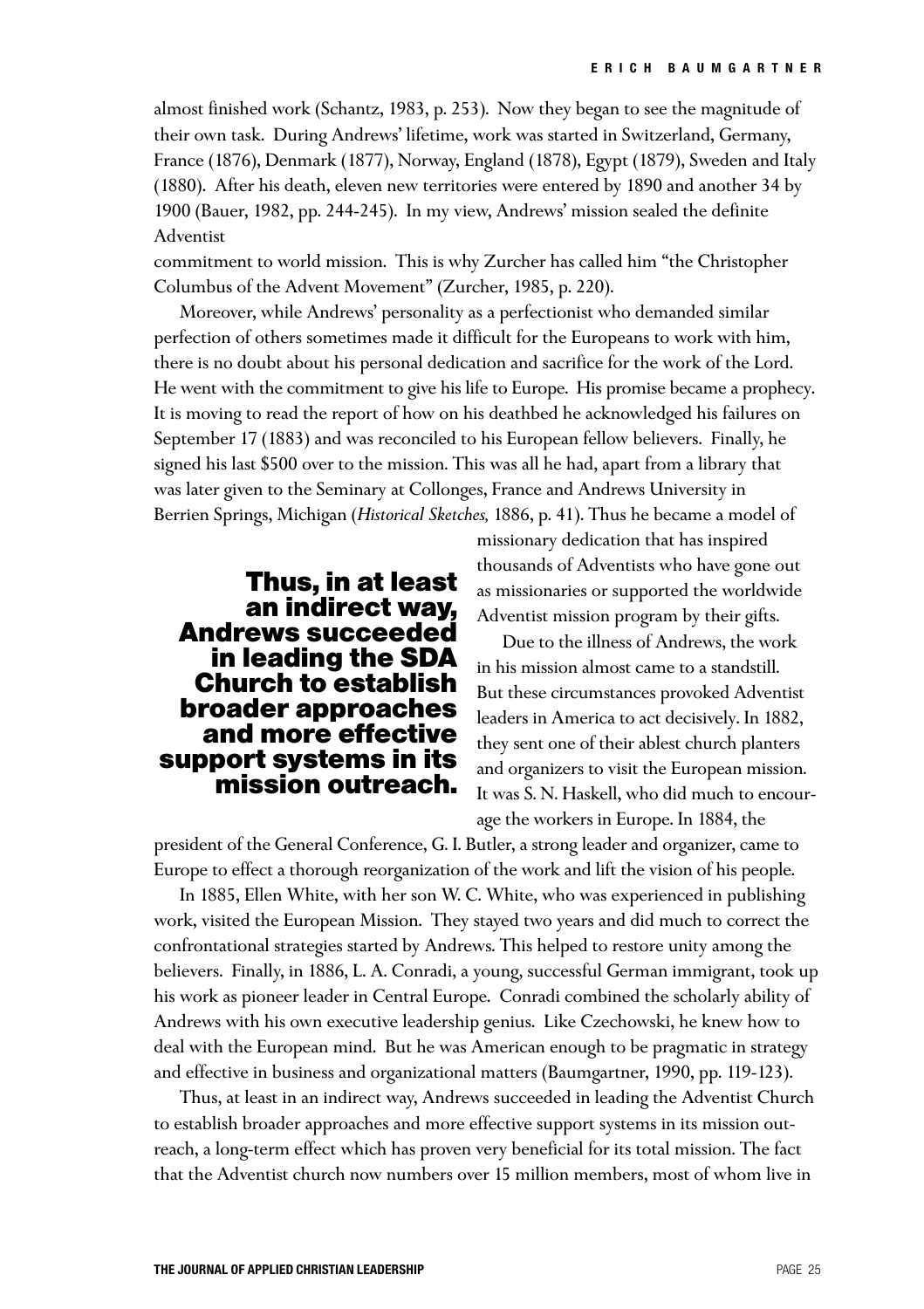non-Western countries, gives Andrews' sacrifice an almost prescient quality. He may have been a failing man, but his life was no failure.

Through his personal integrity as a sincere and dedicated Christian, willing to sacrifice all for the cause of his Lord, Andrews became an inspirational model for future generations, gaining credibility beyond his untimely death. In a time when the Adventist church in the West is in danger of underestimating the current challenge of the unreached billions, his example of willing sacrifice for mission is again needed. In our time of unprecedented technological possibilities, we forget at our peril that it is not enough to just send our money and our tools, our CDs and DVDs. What is needed is our sons and daughters willing to embody the gospel credibly and to invest their lives to make a difference. His difficulties, however, should serve as a warning that the mission of Christ often leads us into uncharted territories that are difficult and costly to enter, and not without personal identification and intentional contextualization.

| Year                                                                                    | <b>Status</b>                | Ordained<br>Ministers | Licentiates    | Churches       | <b>Members</b> | S.B.<br>Tithe | Source                  |
|-----------------------------------------------------------------------------------------|------------------------------|-----------------------|----------------|----------------|----------------|---------------|-------------------------|
| 1873                                                                                    |                              | $\mathbf{1}$          |                | $\overline{4}$ | 74             | 250           | RH 41:108               |
| 1874                                                                                    |                              | $\mathbf{1}$          |                |                |                |               |                         |
| 1875                                                                                    |                              | $\overline{c}$        |                | 5              | 200            | 300           | RH 47 (Jan<br>27, 1876) |
| 1876                                                                                    |                              | $\mathfrak{S}$        |                | 8              | 150            | 531           |                         |
| 1877                                                                                    |                              |                       |                |                |                |               |                         |
| 1878                                                                                    |                              |                       |                |                |                |               |                         |
| 1879                                                                                    |                              | 3                     |                |                | 225            |               | RH 55:13                |
| 1880                                                                                    |                              | $\overline{c}$        |                | 16             | 223            | 442           |                         |
| 1881<br>1882                                                                            | Central<br>European          | $\overline{2}$        |                | 16             | 223            | 442           | YB 1883:33<br>RH 56:18  |
|                                                                                         | Mission                      |                       |                |                |                |               | YB 1884:73              |
| 1883                                                                                    |                              | 3                     | 8              | 16             | 223            | 442           | YB 1885:38              |
| 1884                                                                                    | Conference                   | $\overline{4}$        | $\overline{7}$ | $\overline{7}$ | 202            | 1303          | YB 1886:57              |
| 1885                                                                                    | Change in statistical system |                       |                |                | 224            | 1598          | YB 1885-1890            |
| 1886                                                                                    |                              |                       | $\overline{7}$ |                |                |               | YB 1887:48              |
| 1887                                                                                    |                              | 3                     | 10             | 15             | 300            | 1598          | YB 1888:53              |
| 1888                                                                                    |                              | 8                     | 1              | 19             | 402            | 2596          | YB 1889:67              |
| 1889                                                                                    | Central                      | 8                     |                | 25             | 726            | 2461          |                         |
| 1890                                                                                    | Europe                       | $6\phantom{1}$        | $\overline{4}$ | 30             | 693            | 2139          | YB 1890:59              |
| Longel, C.D., Custometic Department (Hiller), DU, Deviaus and Havelet VD, CDA Venubrate |                              |                       |                |                |                |               |                         |

Appendix: Statistical Table for the European Mission (1873-1890)

Legend: S. B. = Systematic Benevolence (tithe); RH = Review and Herald; YB = SDA Yearbook